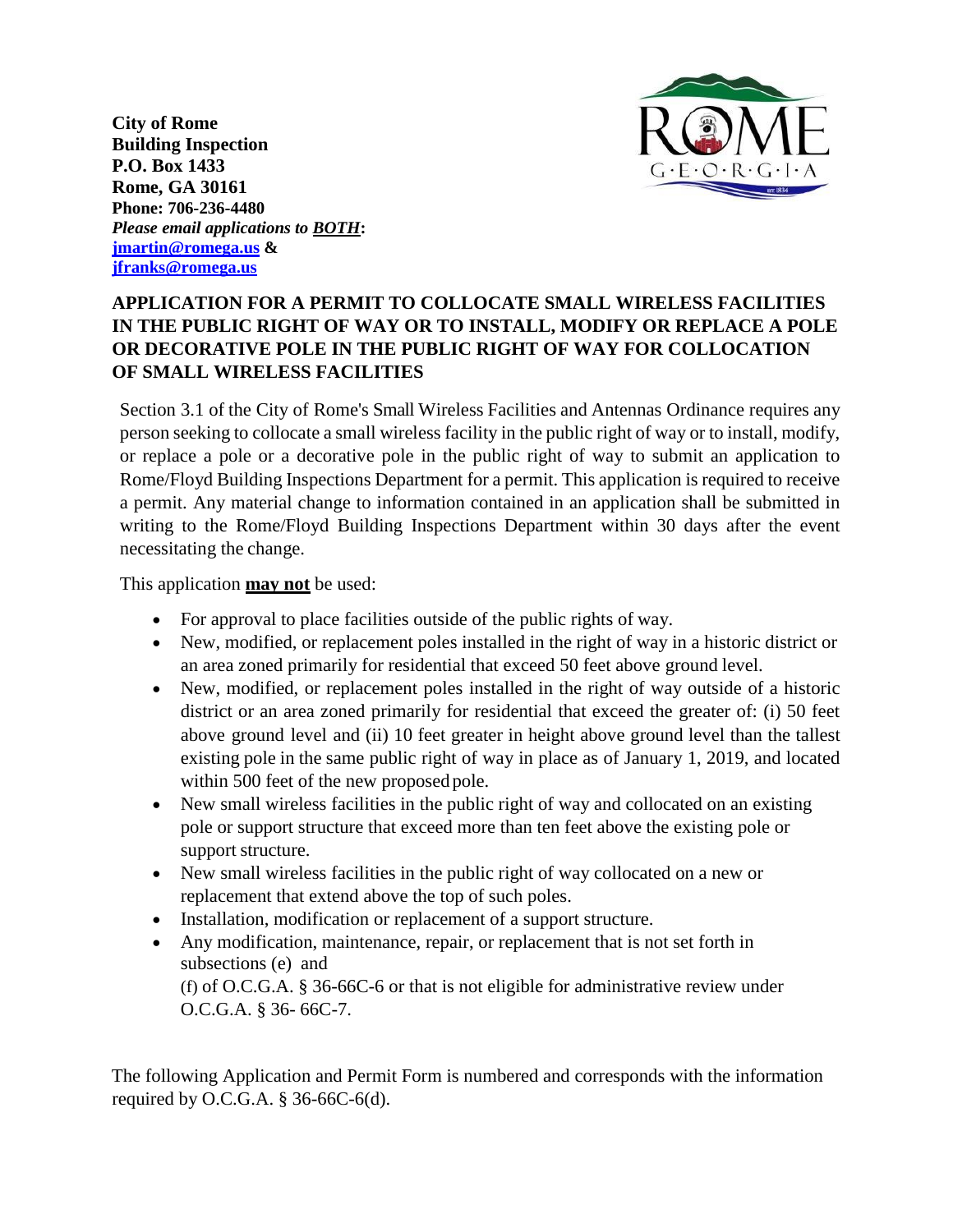### **(d)(1): Applicant and Consultant Name and Contact Information**

| <b>Applicant</b>                                                                                                                | <b>Consultant</b>                                                                                                                                                                                                                    |
|---------------------------------------------------------------------------------------------------------------------------------|--------------------------------------------------------------------------------------------------------------------------------------------------------------------------------------------------------------------------------------|
|                                                                                                                                 | Contractor Name:                                                                                                                                                                                                                     |
|                                                                                                                                 |                                                                                                                                                                                                                                      |
| <u> 1989 - Johann Stoff, deutscher Stoffen und der Stoffen und der Stoffen und der Stoffen und der Stoffen und der</u><br>City: | <u>and the contract of the contract of the contract of the contract of the contract of the contract of the contract of the contract of the contract of the contract of the contract of the contract of the contract of the contr</u> |
|                                                                                                                                 |                                                                                                                                                                                                                                      |
| Phone:                                                                                                                          | Phone:                                                                                                                                                                                                                               |
|                                                                                                                                 |                                                                                                                                                                                                                                      |
|                                                                                                                                 |                                                                                                                                                                                                                                      |
|                                                                                                                                 | Contact Person Number:                                                                                                                                                                                                               |
|                                                                                                                                 |                                                                                                                                                                                                                                      |
| 24 Hour Contact Information:                                                                                                    | 24 Hour Contact Information:                                                                                                                                                                                                         |
|                                                                                                                                 |                                                                                                                                                                                                                                      |
| Phone:                                                                                                                          | Phone:                                                                                                                                                                                                                               |
|                                                                                                                                 | Email: <u>Alexander School (2002)</u>                                                                                                                                                                                                |
|                                                                                                                                 |                                                                                                                                                                                                                                      |
|                                                                                                                                 |                                                                                                                                                                                                                                      |
|                                                                                                                                 |                                                                                                                                                                                                                                      |
|                                                                                                                                 |                                                                                                                                                                                                                                      |
|                                                                                                                                 |                                                                                                                                                                                                                                      |
|                                                                                                                                 |                                                                                                                                                                                                                                      |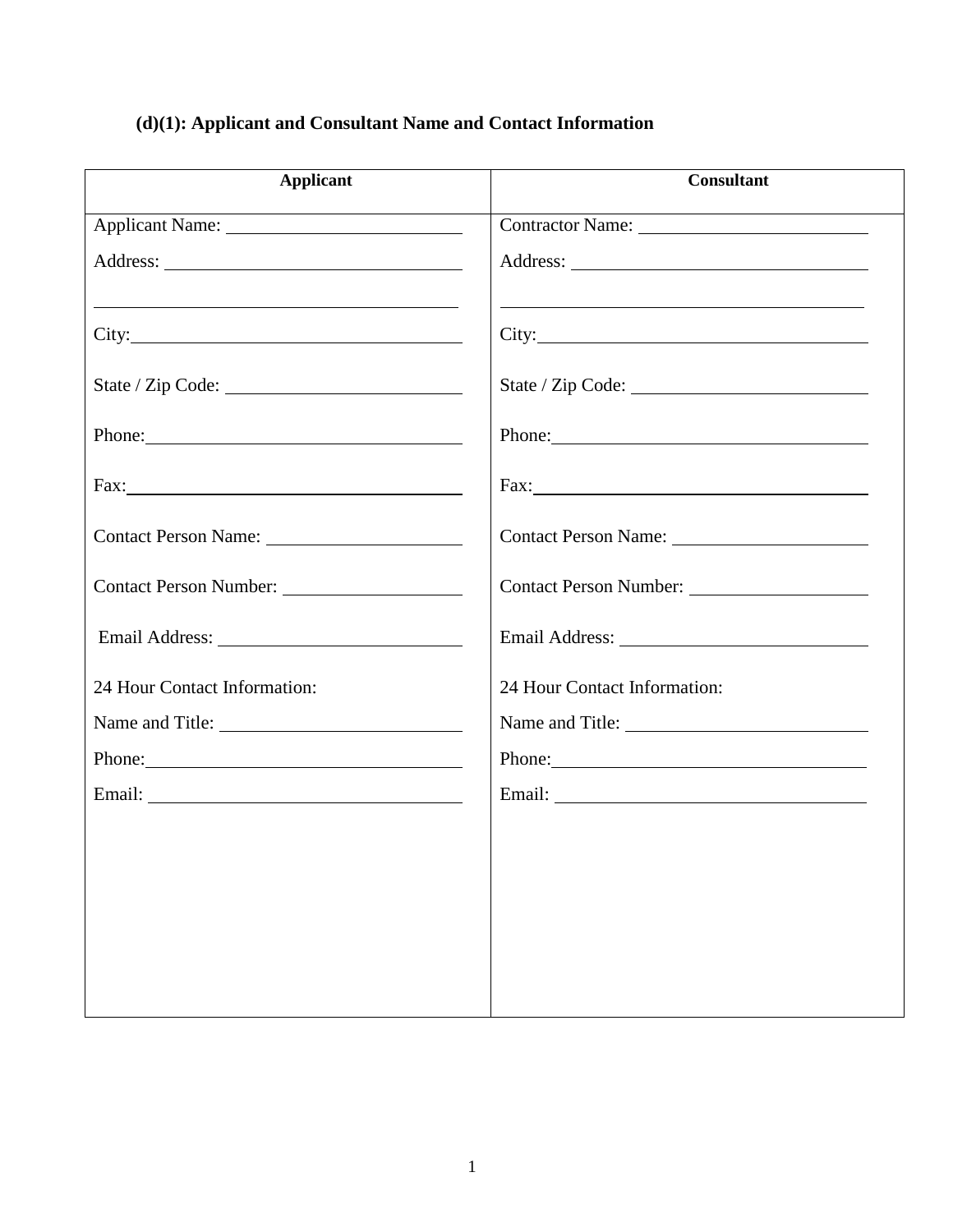### **(d)(3) General Description of Work**

| Work Location in ROW: Work Location in 2008. |                                      |
|----------------------------------------------|--------------------------------------|
| Describe Scope of Work:                      |                                      |
|                                              |                                      |
|                                              |                                      |
|                                              |                                      |
|                                              |                                      |
|                                              |                                      |
|                                              |                                      |
|                                              |                                      |
|                                              |                                      |
|                                              |                                      |
|                                              |                                      |
| Number of Wood Poles:                        |                                      |
|                                              |                                      |
|                                              |                                      |
|                                              |                                      |
| Project Start Date:                          | Projected End Date: ________________ |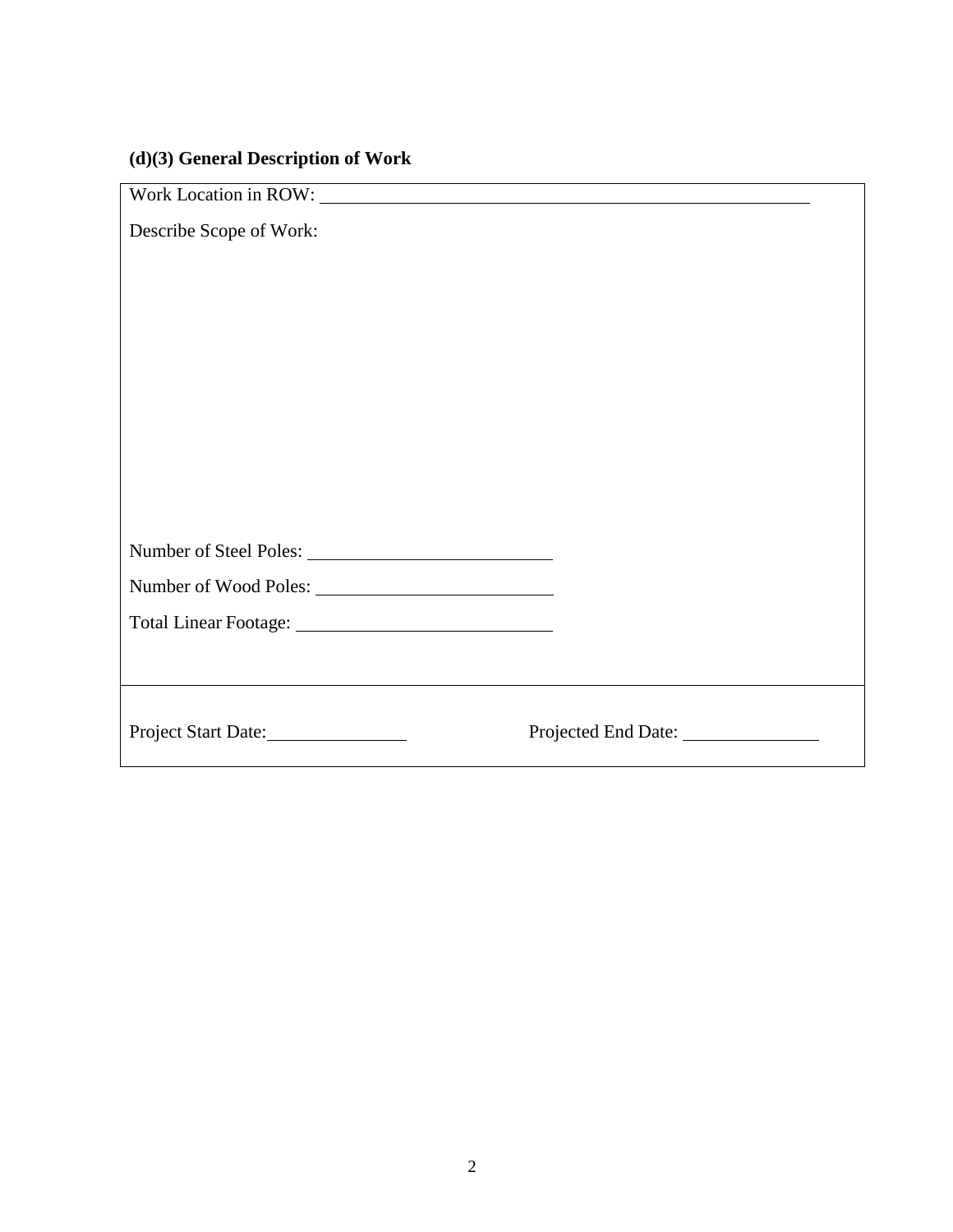**(d)(4) – Detailed Construction Drawings**

# **INSERT DRAWINGS HERE OR ATTACH**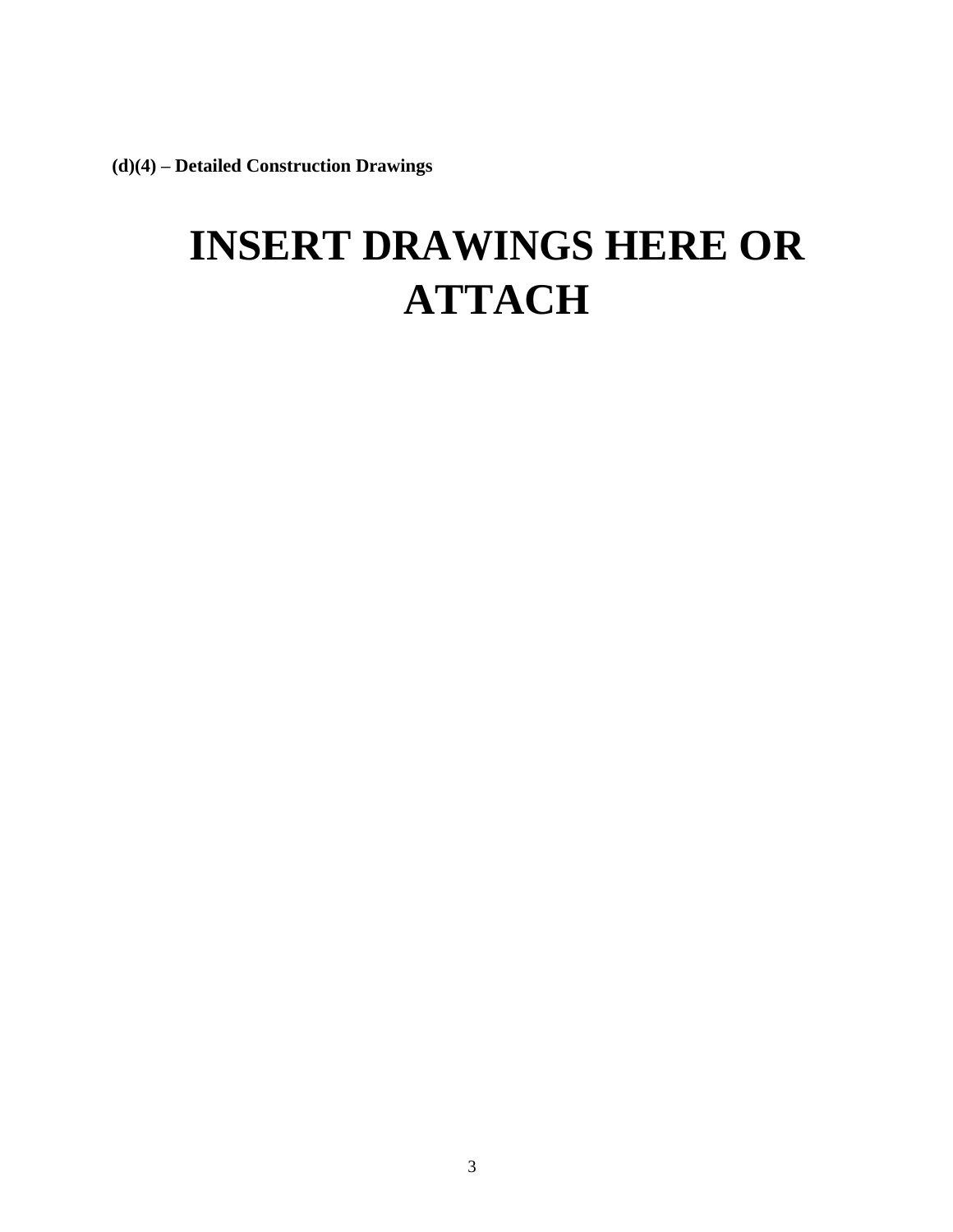**(d)(5) – Structural Report [Collocation Only]**

## **INSERT REPORT HERE OR ATTACH**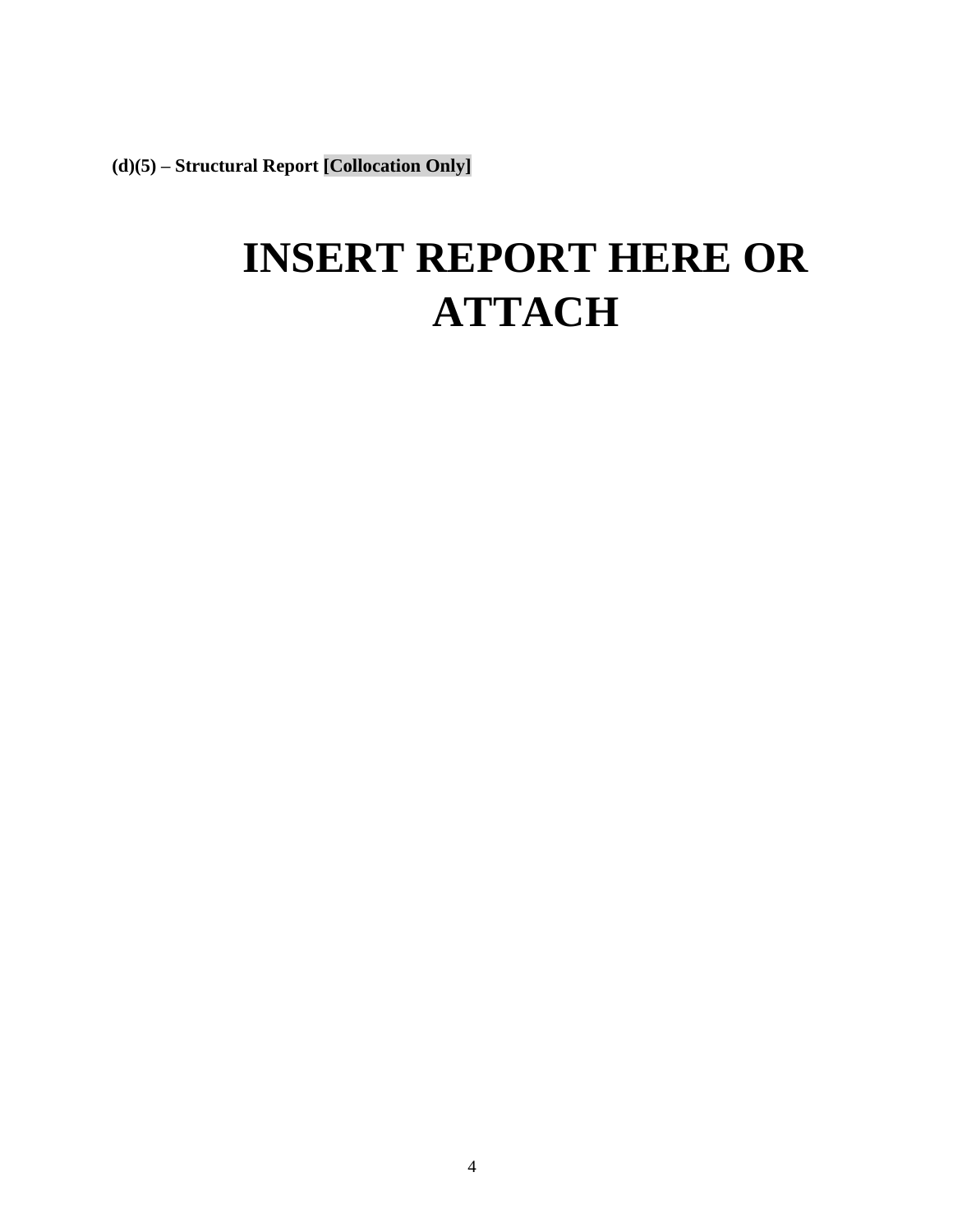**(d)(6) – Visual Depictions or Representations [Above-Ground, If Not Included in Construction Drawings]**

# **INSERT VISUAL DEPICTIONS HERE OR ATTACH**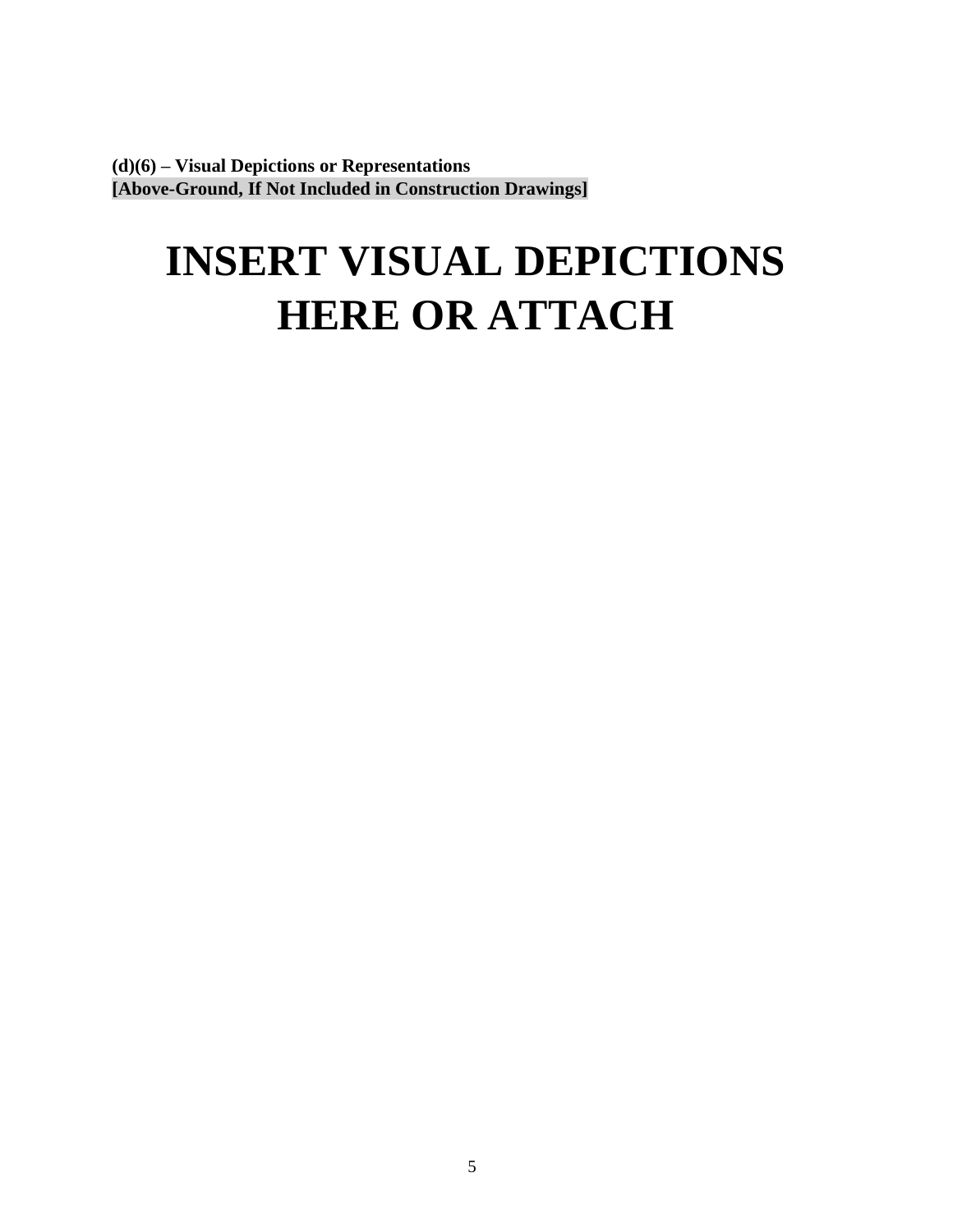**(d)(7) – Location of Facilities Relative to the Boundaries of the Rights of Way**

## **INSERT MAP HERE OR ATTACH**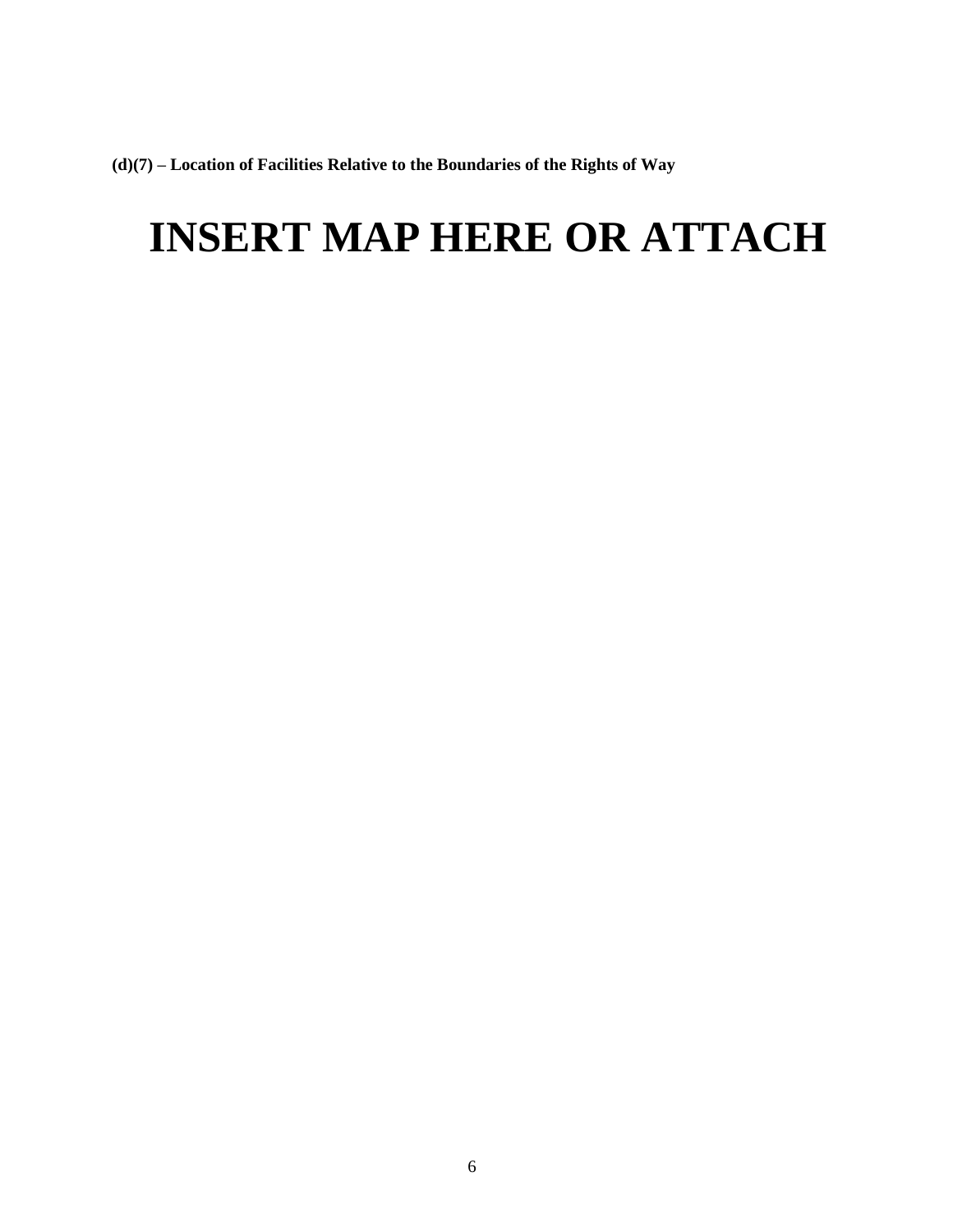#### **(d)(8) – Certification that Application Complies with subsection (k) of O.C.G.A. § 36-66C-6(k) [Installation of Poles or Replacement of Decorative Pole Only]**

Applicant has determined after diligent investigation that it cannot meet the service objectives of the permit by collocating on an existing pole or support structure on which:

(1) The wireless provider has the right to collocate subject to reasonable terms and conditions; and

(2) Such collocation would not impose technical limitations or significant additional costs. The wireless provider shall certify that it has made such a determination ingood faith, based on the assessment of a licensed engineer, and shall provide a written summary of the basis for such determination.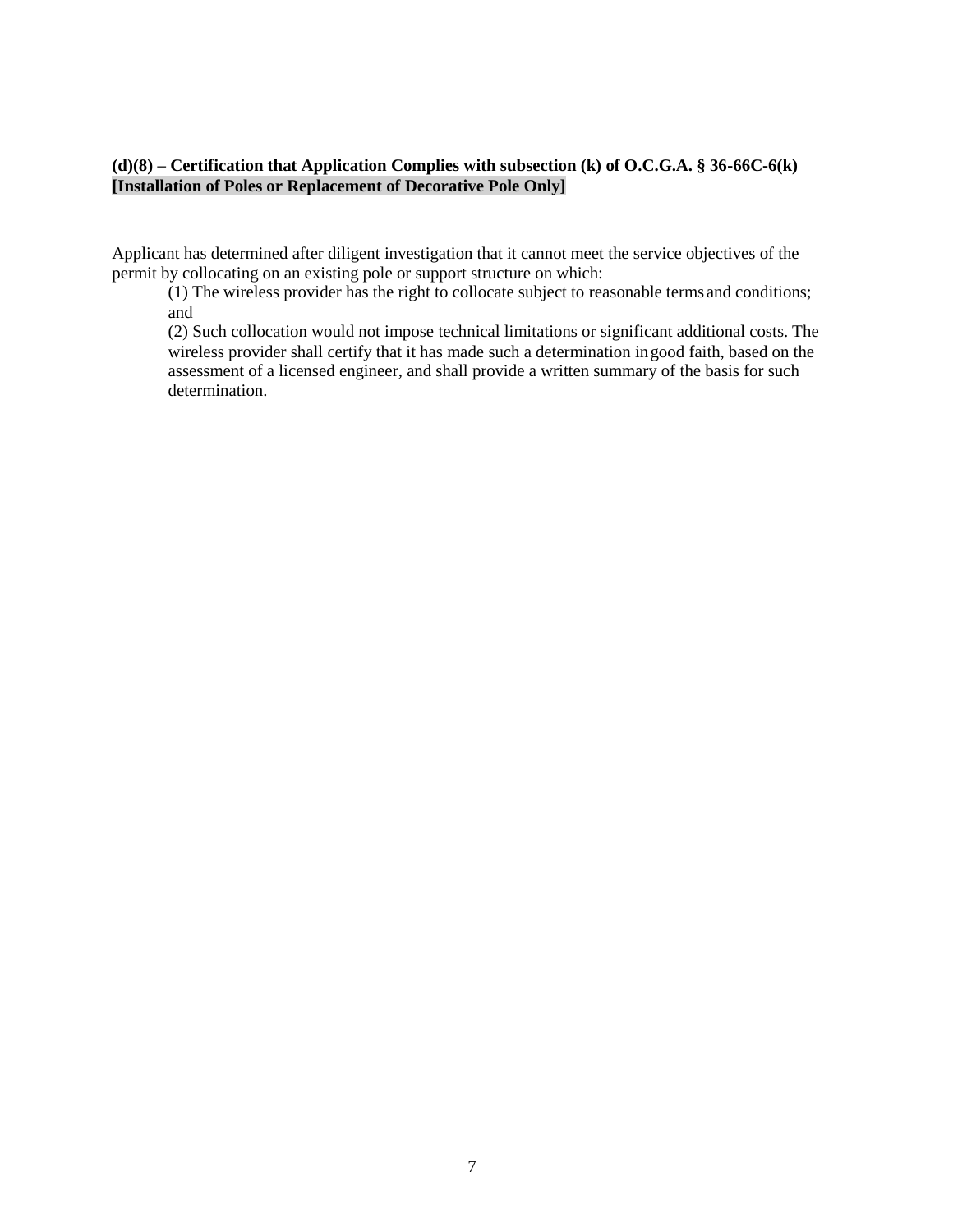#### **(d)(9) – Certification Regarding Permission to Collocate**

### **[Collocation on a Pole or Support Structure Owned by a Third Party other than an Authority Pole or Decorative Pole]**

Applicant permission from , the owner of the [pole / support structure] upon which Applicant's small wireless facility will be collocated.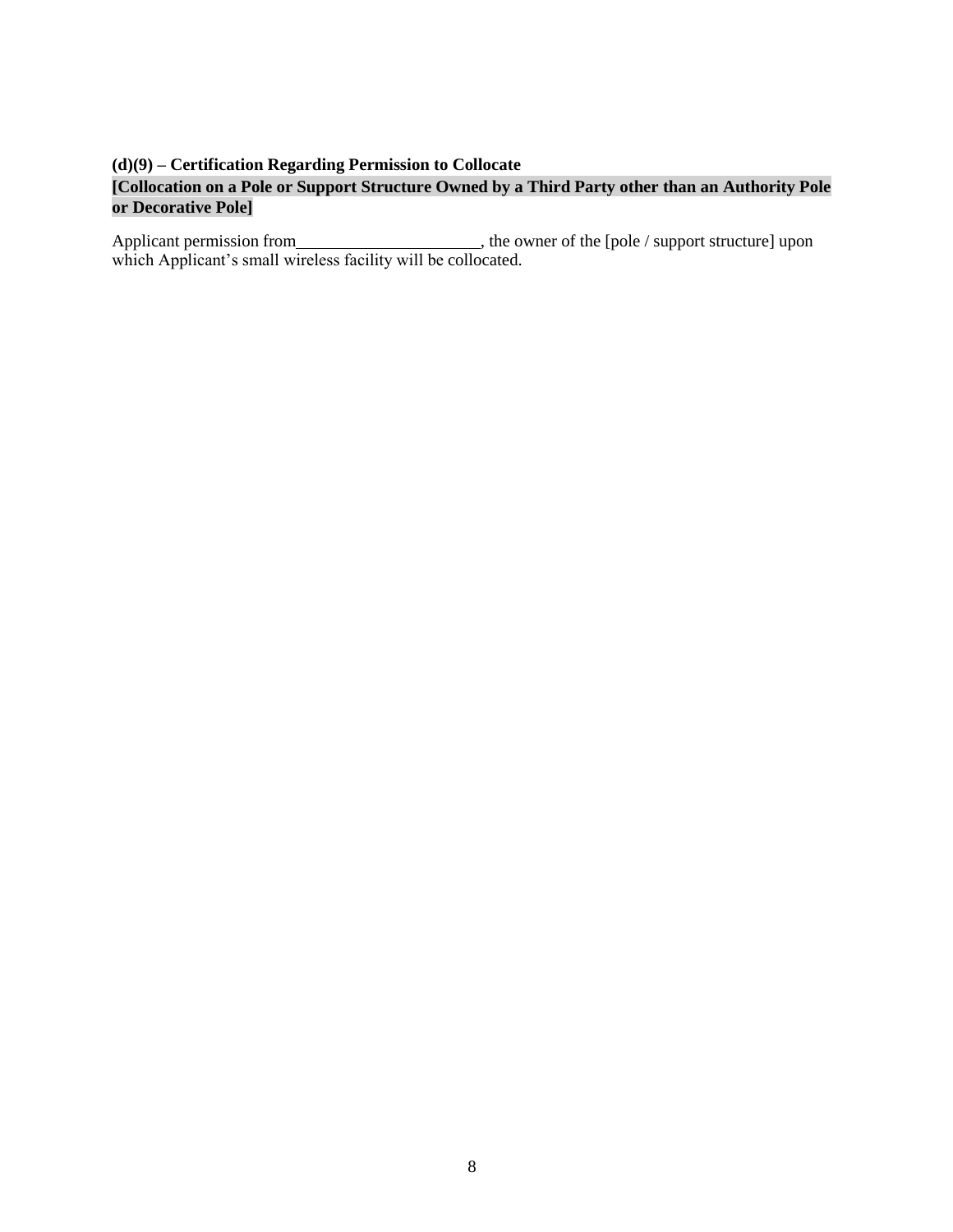### **(d)(10) – Certification of Non-Wireless Services Provider [Applicant is not a Wireless Services Provider]**

, a wireless services provider, has requested in writing that Applicant collocate the small wireless facilities or install, modify, or replace the pole or decorative pole at the requested location.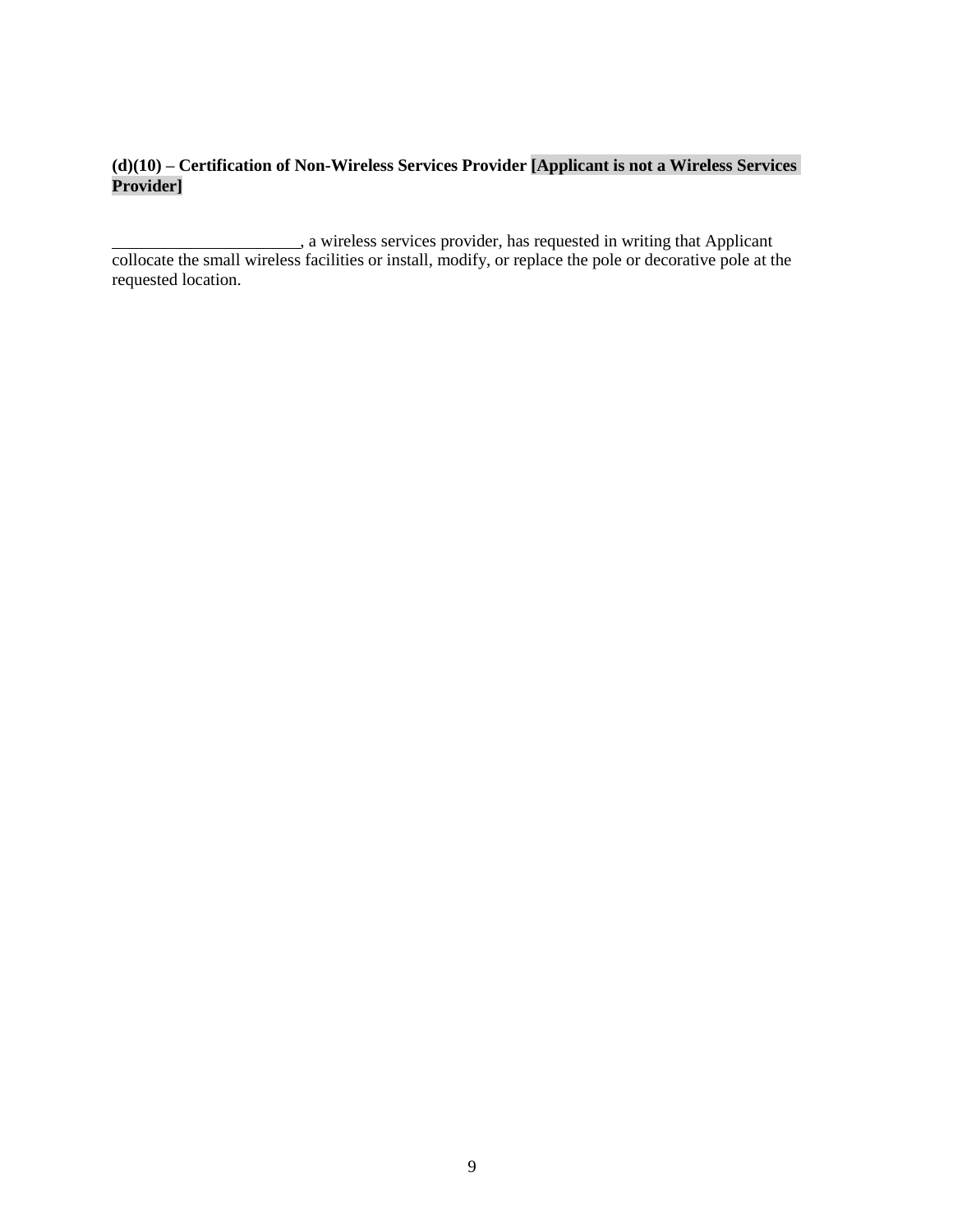| <b>Applicant Certification</b>                                                                                                                                        |                      |  |
|-----------------------------------------------------------------------------------------------------------------------------------------------------------------------|----------------------|--|
| Applicant agrees to indemnify and hold harmless the City and all officers, employees or agents of the City<br>consistent with the provisions of O.C.G.A. § 36-66C-15. |                      |  |
|                                                                                                                                                                       |                      |  |
| By Signature<br><u> 1980 - Johann Barbara, martxa eta politikar</u>                                                                                                   | By Witness Signature |  |
| <b>Printed Name Title</b>                                                                                                                                             | Title/Position       |  |
| >>>FOR STAFF USE ONLY<<<                                                                                                                                              |                      |  |
| Permit is hereby: $\Box$ Approved $\Box$ Denied<br><b>Reason for Denial:</b>                                                                                          |                      |  |
|                                                                                                                                                                       |                      |  |